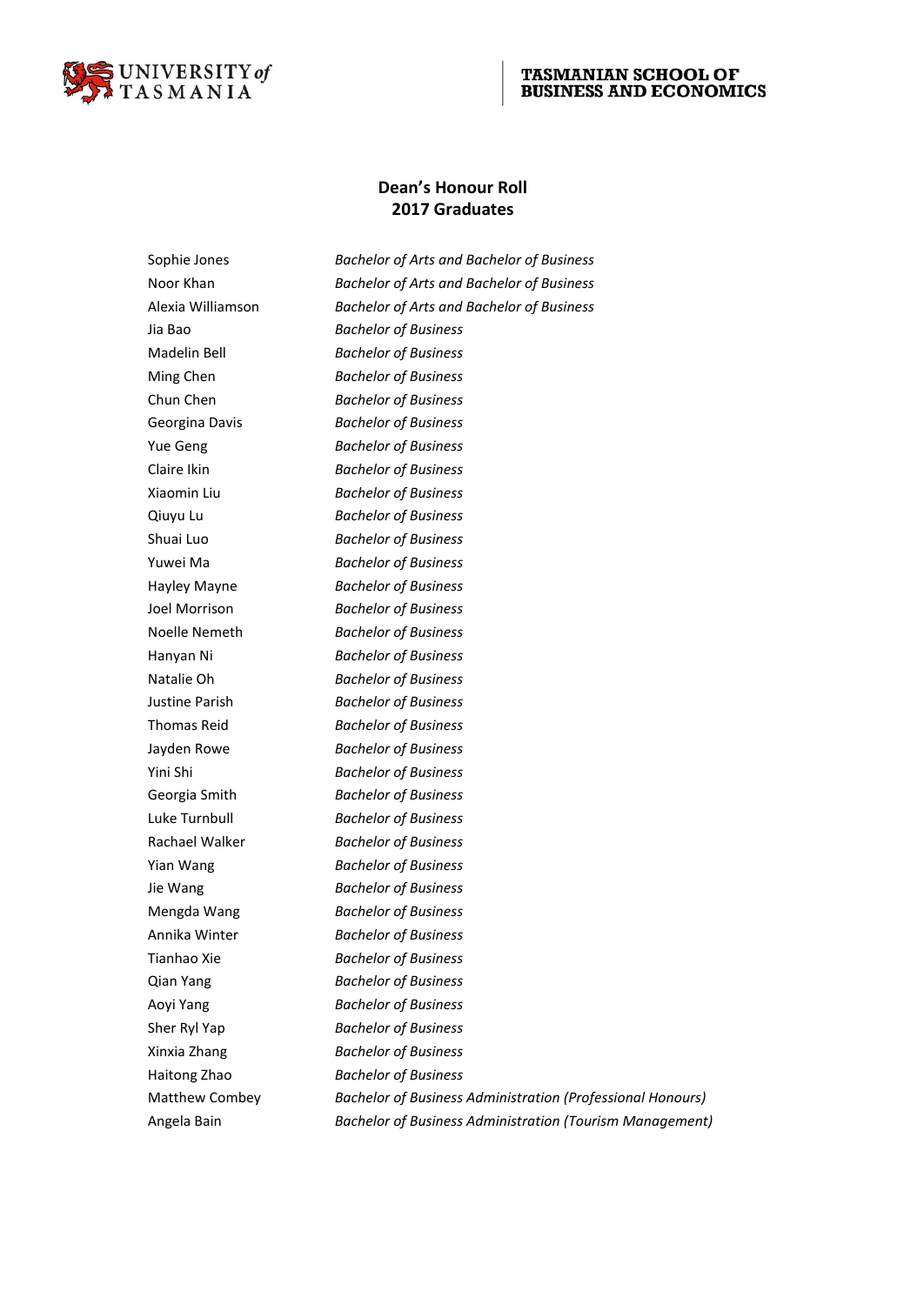

Dominic Oswin *Bachelor of Business and Bachelor of ICT* Jarrod Hibberd *Bachelor of Business and Bachelor of Laws* Robert Kay *Bachelor of Business and Bachelor of Science* Lada Staskova *Bachelor of Business and Bachelor of Science* Elise Devereux *Bachelor of Business with Honours* Rovsen Giffard *Bachelor of Business with Honours* Grace Jennings *Bachelor of Business with Honours* Elleke Leurs *Bachelor of Business with Honours* Jimin Wang *Bachelor of Business with Honours* Victor Gomez *Bachelor of Economics* Calen Jeffery *Bachelor of Economics* Peter Legg *Bachelor of Economics* Jessie-Anne Page *Bachelor of Economics* Nathan Read *Bachelor of Economics* Yuerong Ma *Bachelor of Economics and Bachelor of Science* William Maher *Bachelor of Economics with Honours* Niels van de Winckel *Bachelor of Economics with Honours* Xiyan Dai *Graduate Diploma of Business Administration* Taya Dineley *Graduate Diploma of Business Administration* Haiyan Huang *Graduate Diploma of Business Administration* Louise Strickland *Graduate Diploma of Business Administration* Muhammad Unib Zaidi *Graduate Diploma of Business Administration* Xing Zhang *Graduate Diploma of Business Administration* Weiran Hua *Graduate Diploma of Professional Accountng* Benjamin Lester *Master of Business* David Best *Master of Business Administration* Jarrod Coad *Master of Business Administration* Zoe Devenish *Master of Business Administration* Rachael Gates *Master of Business Administration* Neha Maharesh *Master of Business Administration* Simon Matthews *Master of Business Administration* Angela McManamey *Master of Business Administration* Adrian Pereira *Master of Business Administration* John Rowland *Master of Business Administration* Silvana Smillie *Master of Business Administration* Dimity White *Master of Business Administration* Nicole Trounce *Master of Business Administration (Corporate Governance)* William Ericksson *Master of Business Administration (Health Management)* Deborah Schofield-Gavin *Master of Business Administration (Health Management)* Amber Schnierer *Master of Business Administration (Human Resource Management)* Shuyang Shi *Master of Business Administration (Professional Accounting)*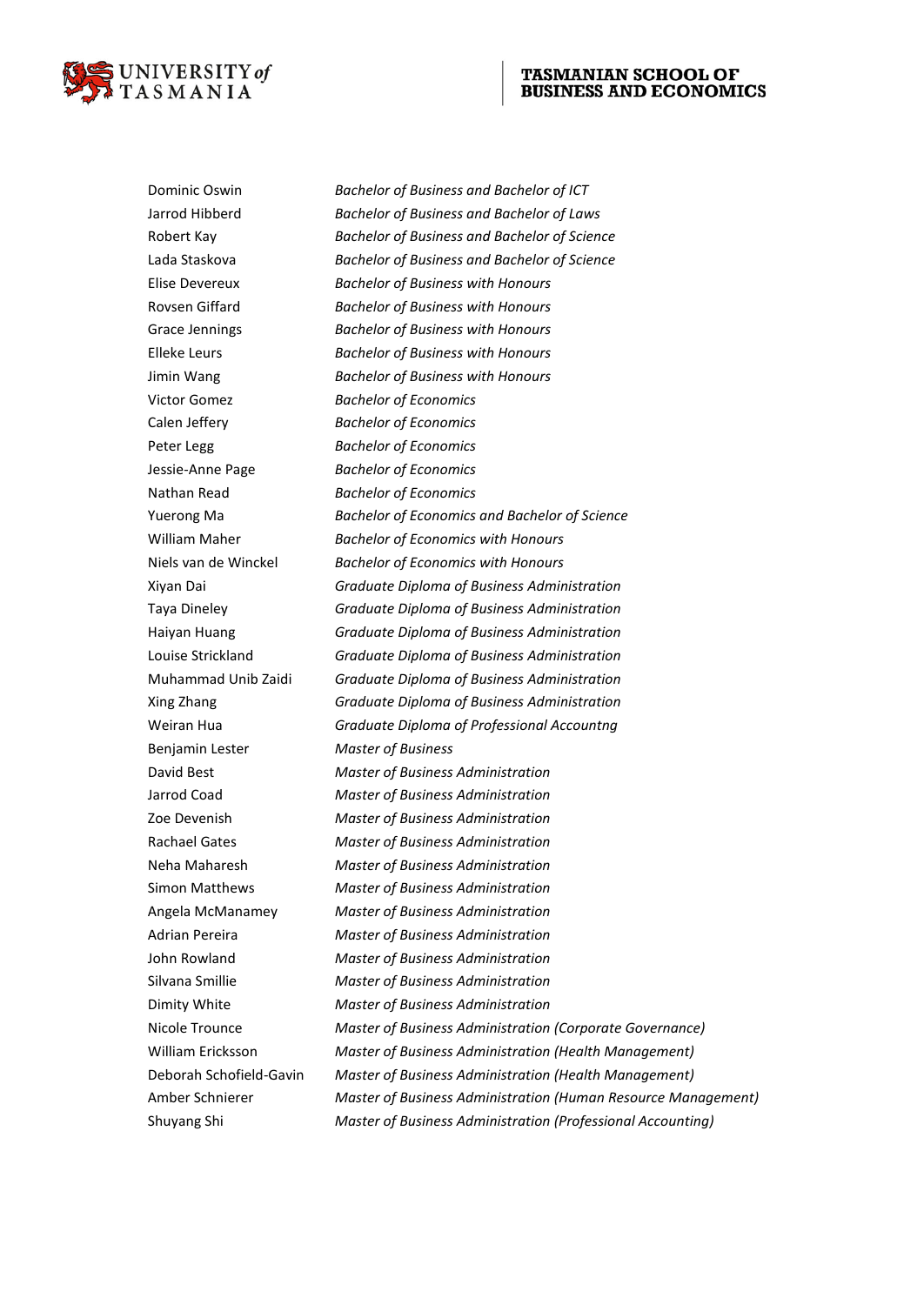

Zhengyu Xu *Master of Business Administration (Professional Accounting)* Xiaoyue Chen *Master of Finance* Zijian Ding *Master of Finance* Juan Gao *Master of Finance* Xiyi Jiang *Master of Finance* Mark Johnson *Master of Finance* Mun Xing Tan *Master of Finance* Shanshan Tu *Master of Finance* Yunru Xie *Master of Finance* Xinyi Zhang *Master of Finance* Yue Zhang *Master of Finance* Fang Zuo *Master of Finance* Naomi Currow *Master of Health Information Management* Laura Harris *Master of Health Information Management* Trixie Kemp *Master of Health Information Management* Grace Lim *Master of Health Information Management* Kendra Luong *Master of Health Information Management* Lyndall Newton *Master of Health Information Management* Resmi Radhamony Amma *Master of Health Information Management* Jessica Allchin *Master of Health Service Management* Renee Distler *Master of Health Service Management* Lauren Hickson *Master of Health Service Management* Fleur Jamieson *Master of Health Service Management* Benjamin Kalmar *Master of Health Service Management* Bradley Lloyd *Master of Health Service Management* Renee Lovell *Master of Health Service Management* Catherine MacKay *Master of Health Service Management* Nicole McGreal *Master of Health Service Management* Sara McKay *Master of Health Service Management* Chelsea Nichols *Master of Health Service Management* Dallas Rae *Master of Health Service Management* Freya Raffan *Master of Health Service Management* Jessica Salgado *Master of Health Service Management* Grace Scott *Master of Health Service Management* Hediyeh Vahdat *Master of Health Service Management* Rachel Walker *Master of Health Service Management* Han Ding *Master of International Business* Yingxiao Wu *Master of International Business (Business Management)* Qianwen Jiang *Master of Professional Accounting* Wan Ting Wendy Kan *Master of Professional Accounting* Li Luo *Master of Professional Accounting*